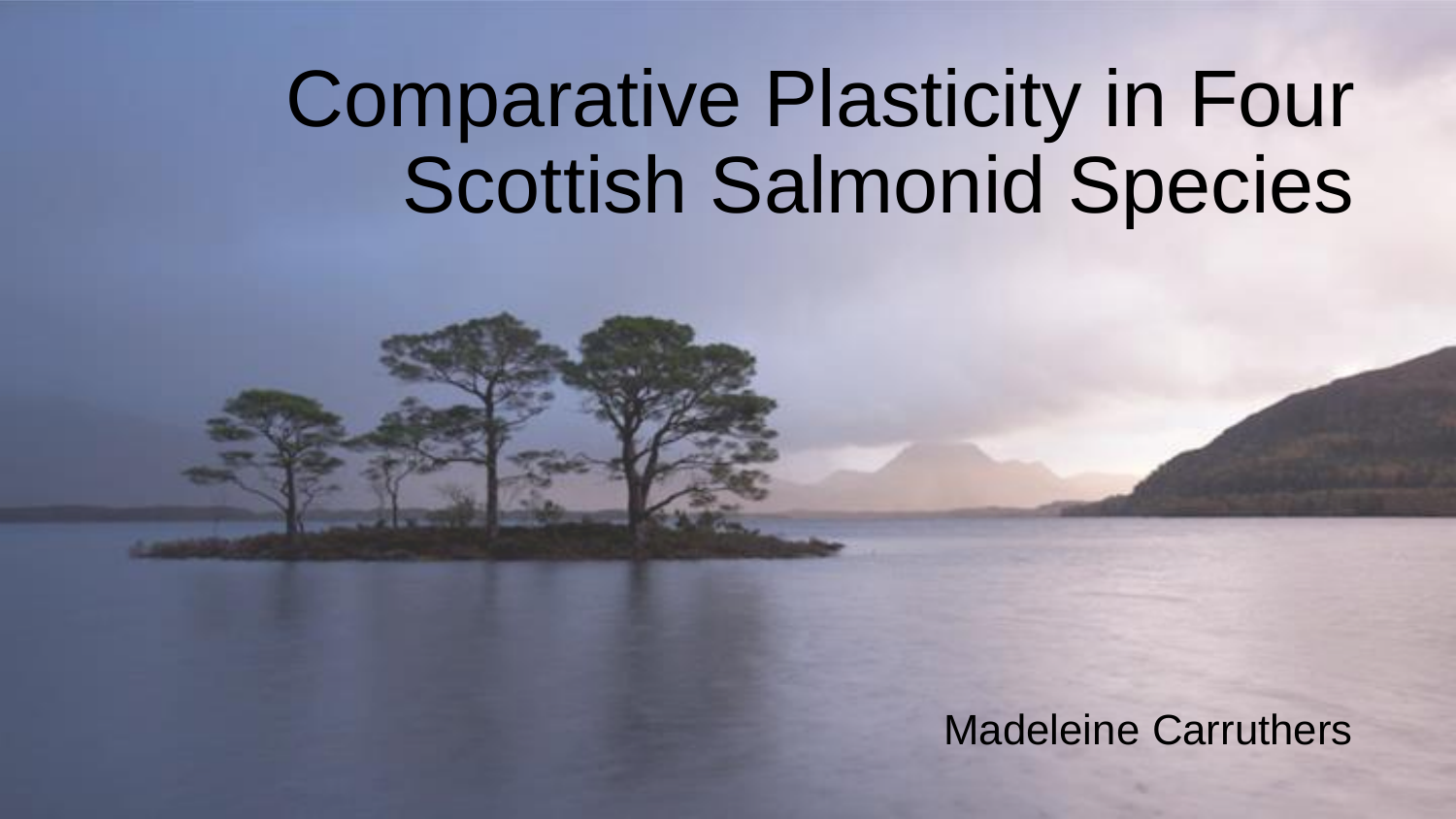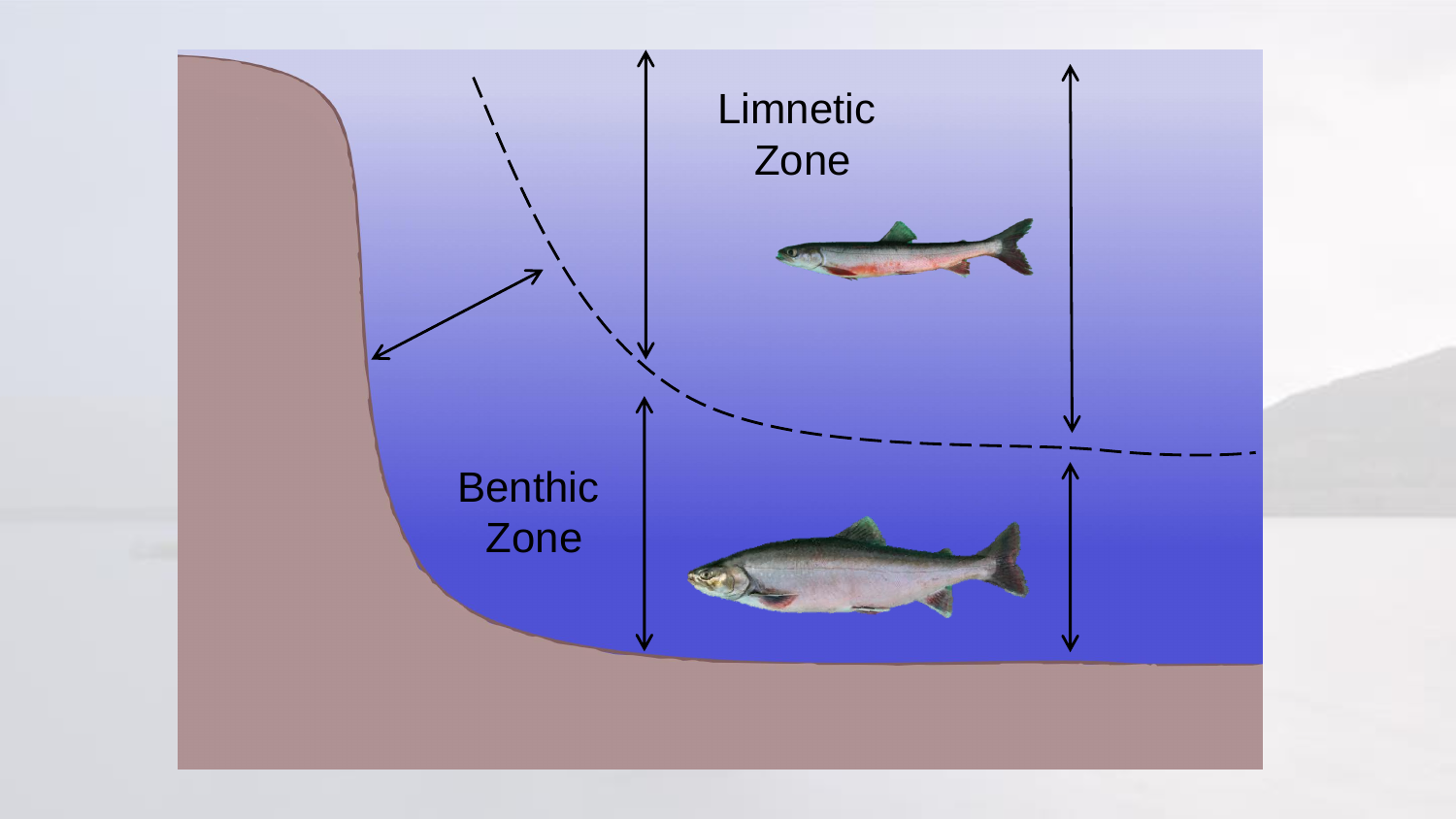# Taking an Integrative Approach

• Four species comparison.







- Full-sib families were produced for all four groups.
- Species were divided into two treatment groups:
	- Benthic vs. Limnetic





Bloodworm Diet Daphnia Diet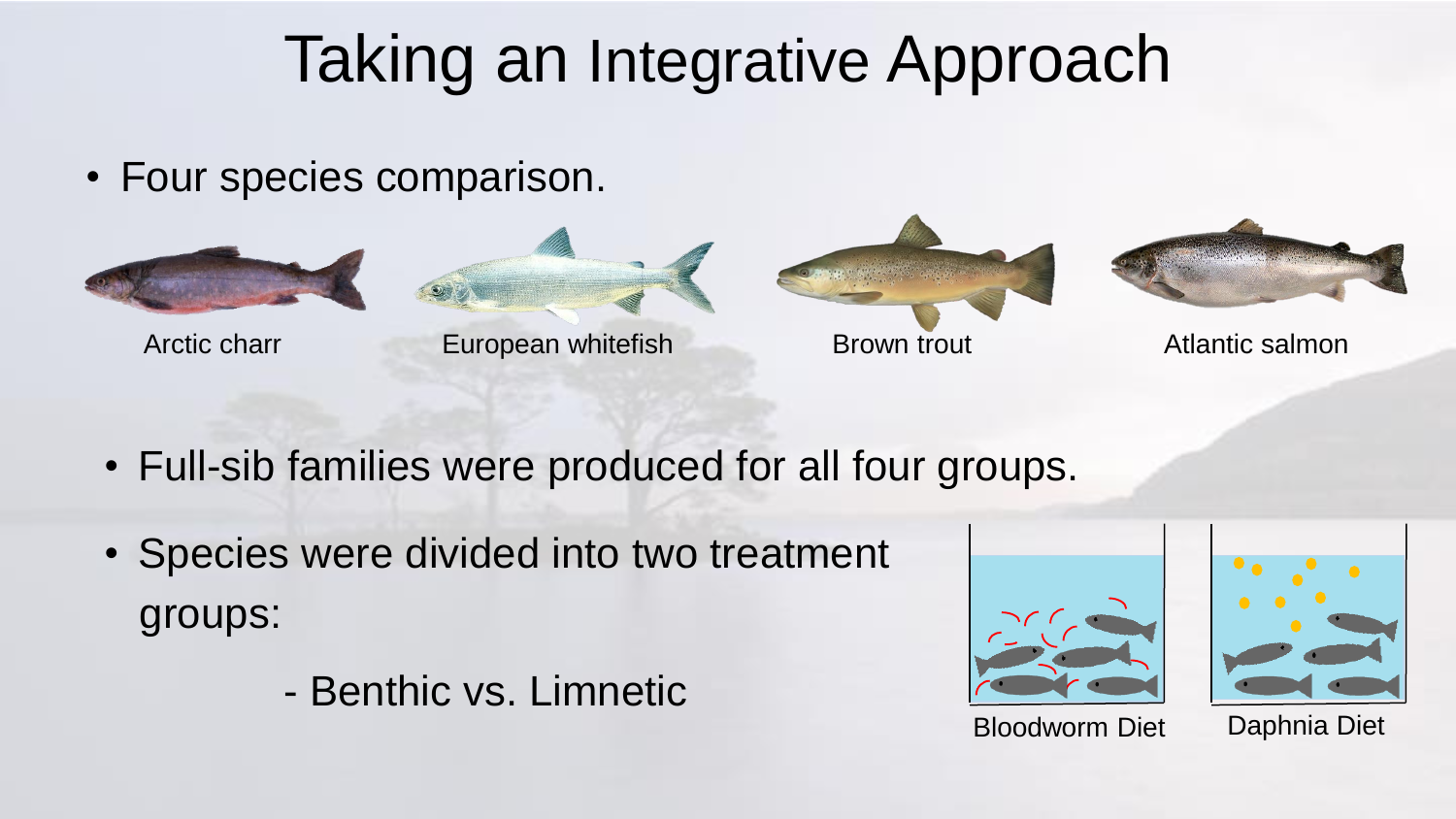#### 1. Morphology

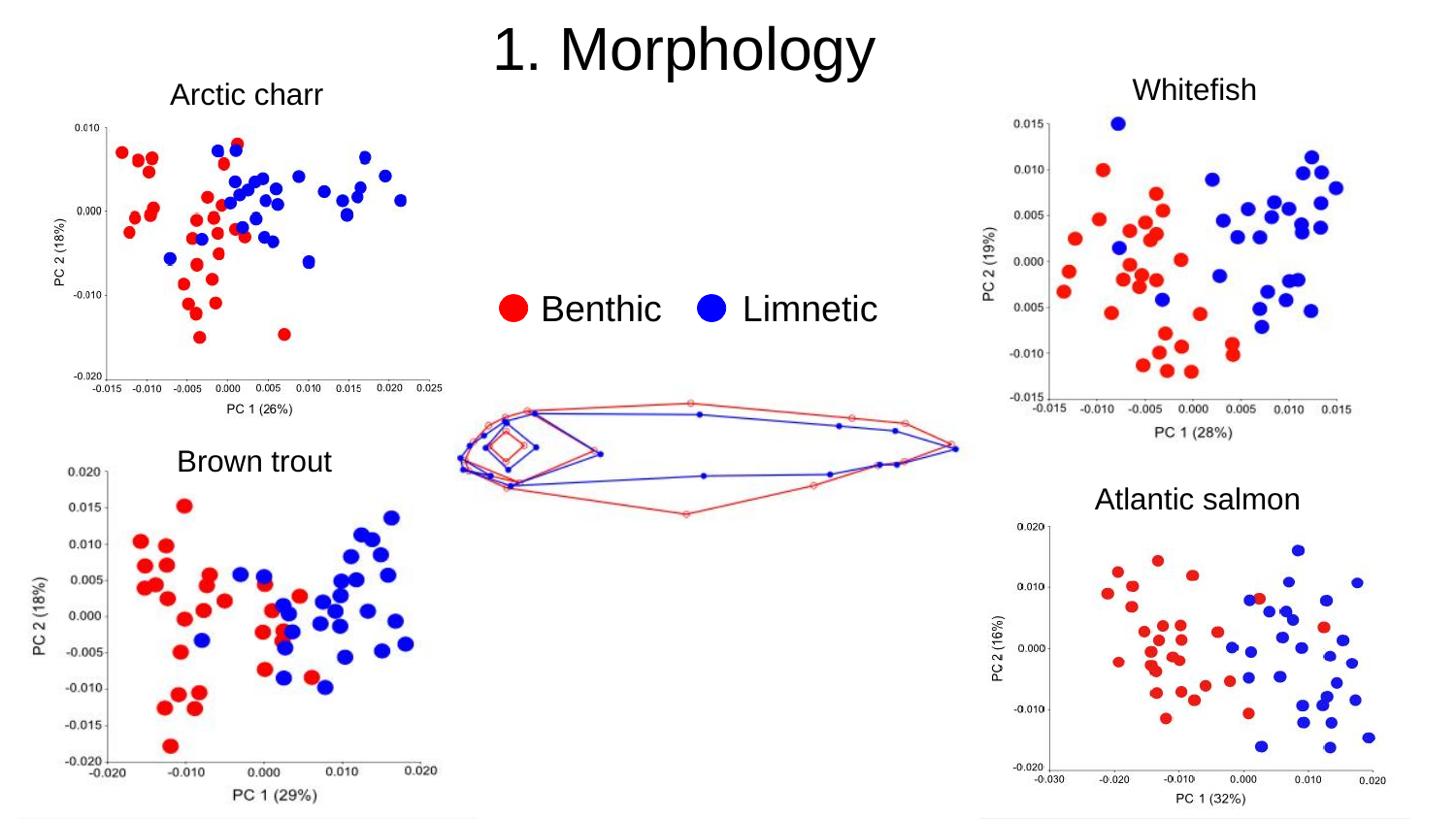2. Physiology

Growth Rate **Standard Metabolic Rate** Standard Metabolic Rate Arctic charr  $20 - 10 - 10$ Growth Rate (% per day) Growth Rate (% per day)  $\widehat{H}$  $\bf{0}$  $1.5 -10$ ع Whitefish Relative SMR (µmol  $20 \frac{10}{0}$ -<br>-10- $1.0 -$ Brown trout  $20 - 10 - 0 - 0 - 0$  $0.5 -10-$ Atlantic salmon  $^{20}_{10}$ -<br> $^{10}_{0}$ - $-10 \stackrel{1}{8}$ Arctic Whitefish Brown Atlantic 6 charr trout salmon Weight (g)

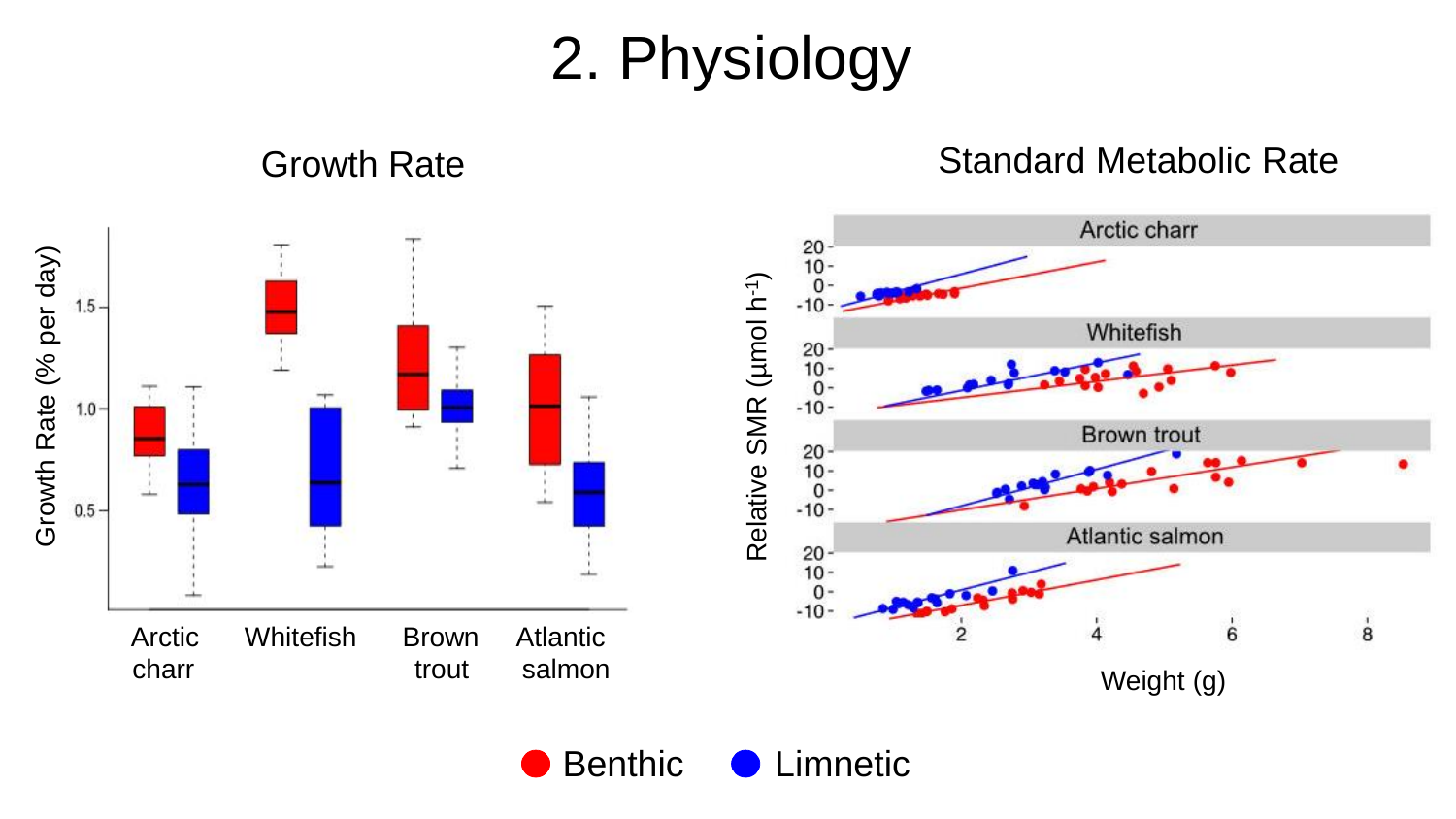## 3. Gene Expression

• Primary building block of all biological variation.

- mRNA responds dynamically to the environment.
- Gene expression:

'The Molecular Phenotype'

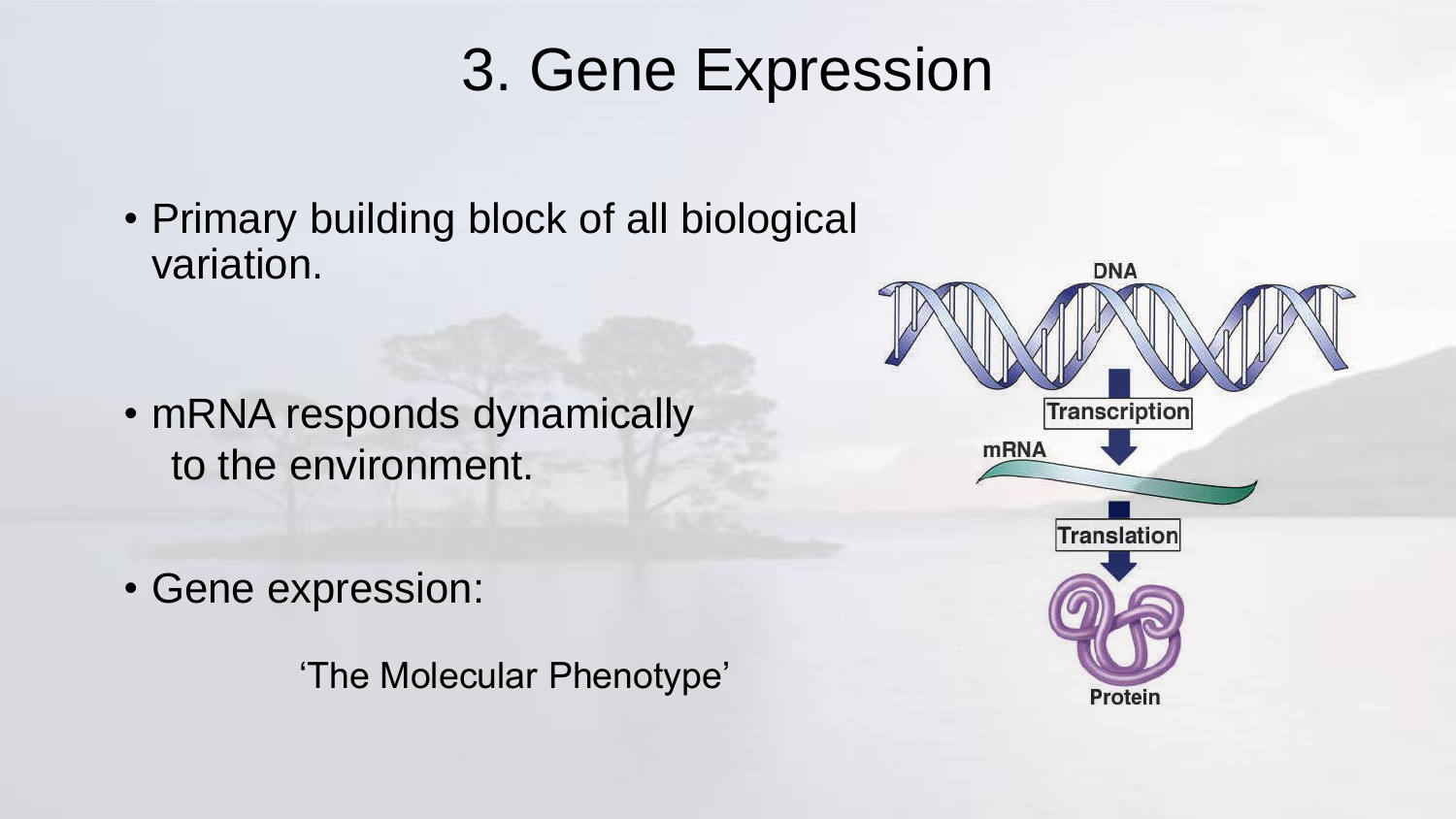### 3. Gene Expression

**Benthic** 

Limnetic

- 1,804,201,652 sequences
- 12,750 significantly differentially expressed genes